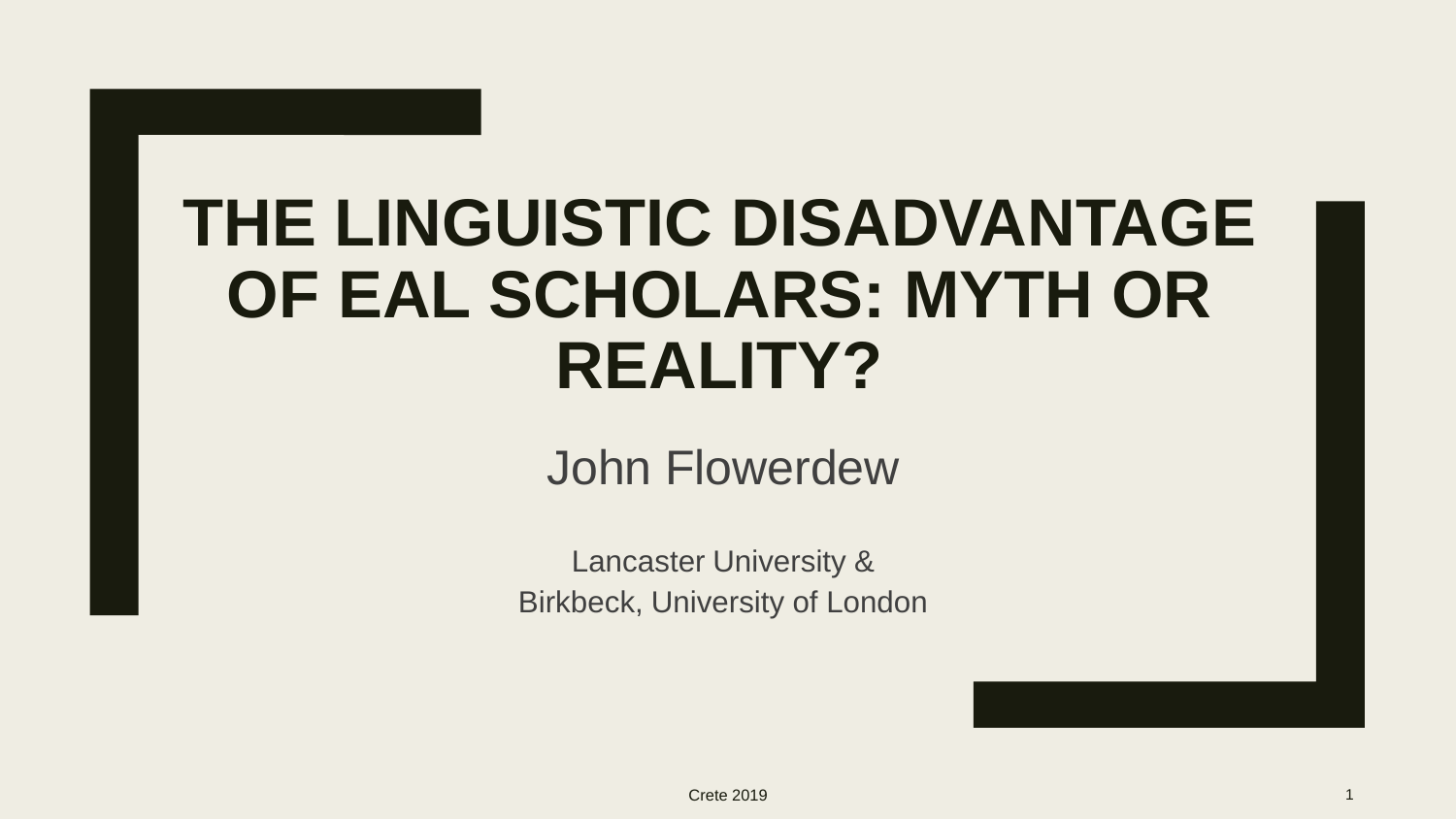### **Introduction**

- research on writing for scholarly publication mainly focussed on EAL writers
- implicit understanding that this group may face different difficulties from L1 writers
- $\blacksquare$  English is not their native language
- PRISEAL: *Publishing and Presenting Research Internationally: Issues for Speakers of English as an Additional Language*
- many studies focussed on the particular linguistic difficulties of EAL writers and how EAL writers may seek to overcome them (e.g. Swales 1990; Flowerdew, 2000; Ammon, 2007; Lillis and Curry, 2010)
- new journal *Journal of English for Research Publication Purposes*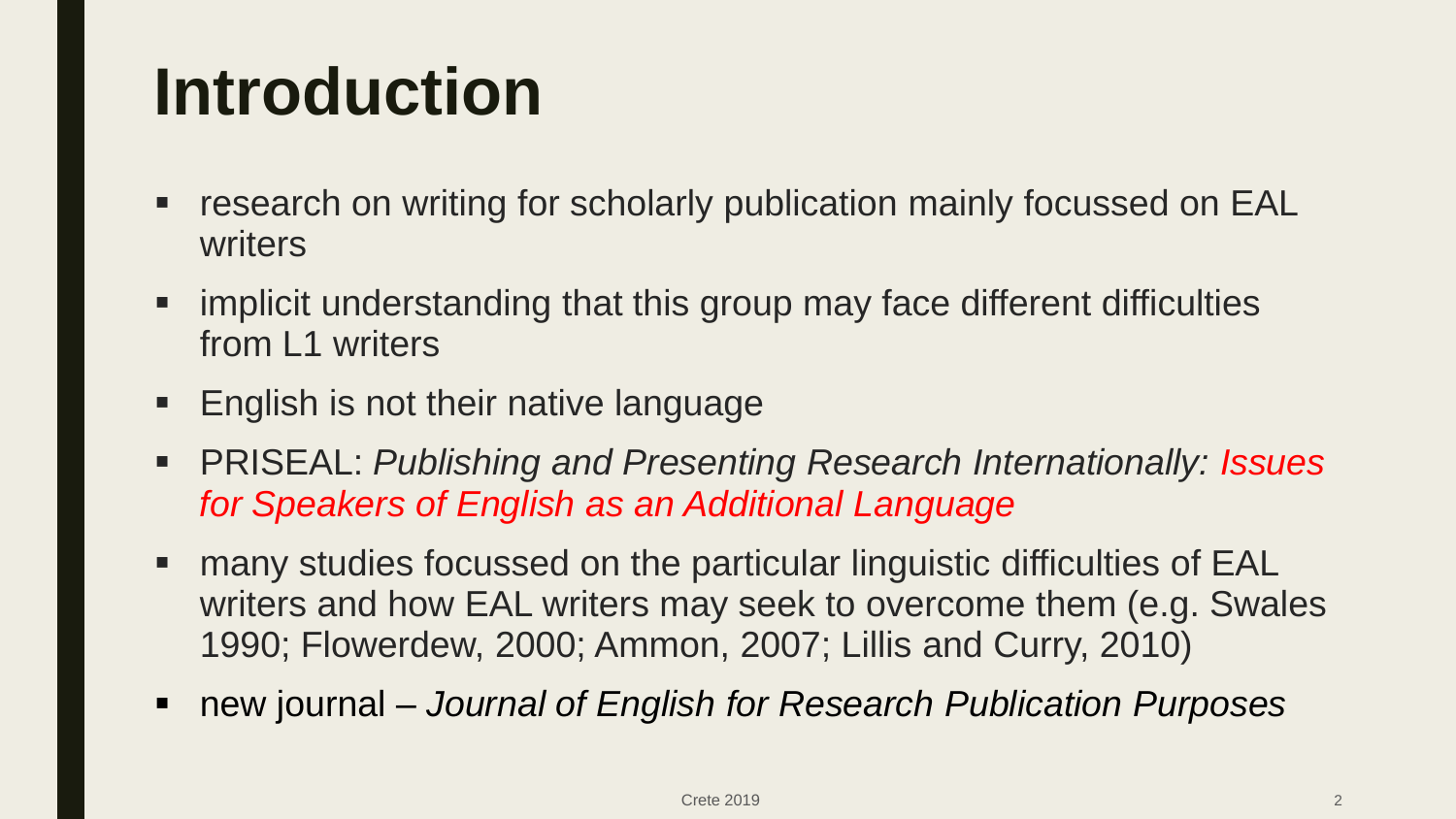# **Hyland (2016)**

- Hyland (2016) "*Academic publishing and the myth of linguistic injustice*"
- Native-Speakers of English encounter the same difficulties as Non-Natives when writing for publication
- requires "deliberate learning" by both Native and Non-Native-Speakers
- Native and Non-Native writers on a level playing field
- more significant disadvantages such as '"physical, scholarly, and financial isolation"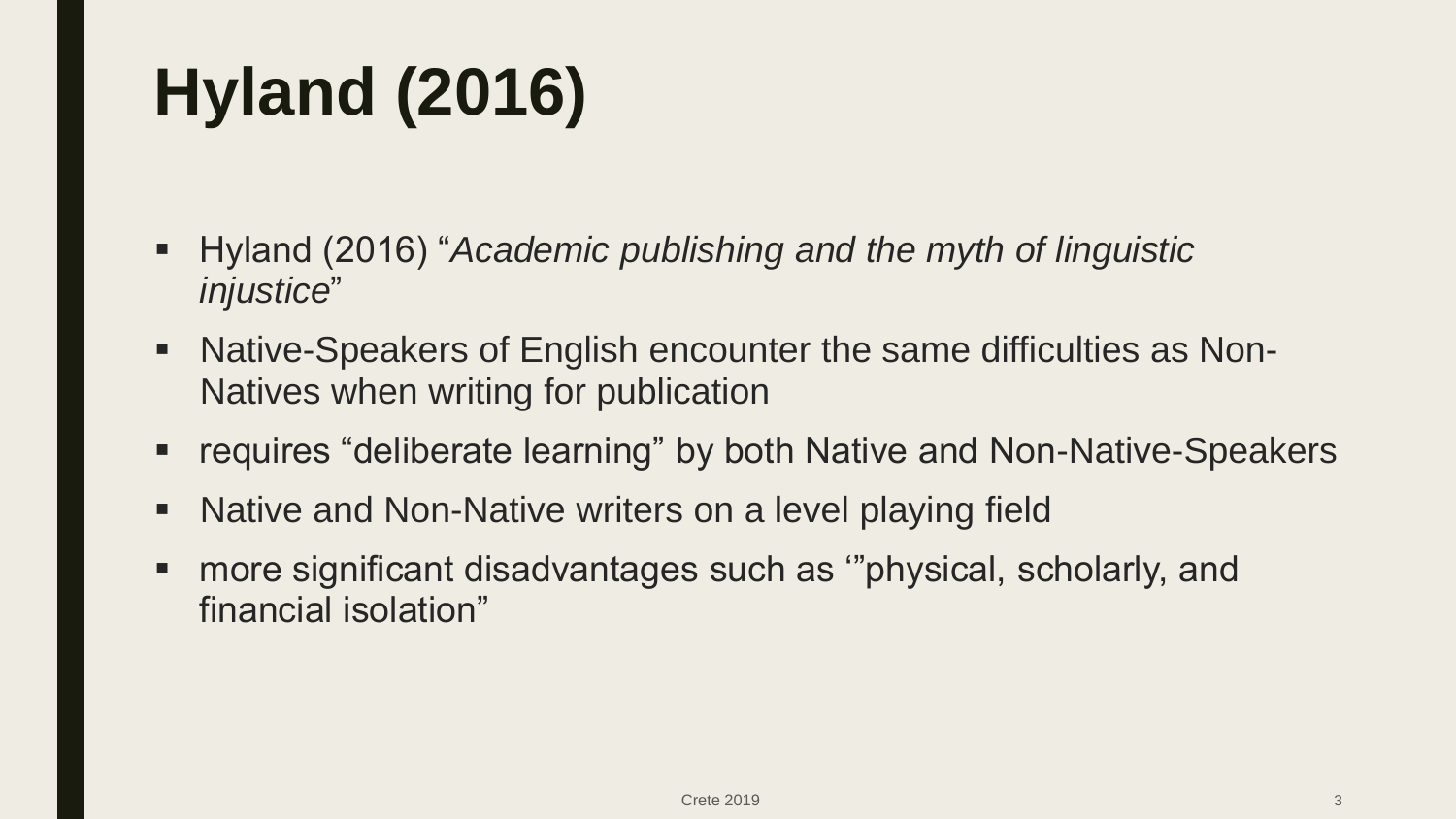# **Hyland (2016) (cont.)**

- *"framing publication problems as a crude Native vs Non-Native polarization functions to demoralize EAL writers and ignores the very real writing problems experienced by many L1 English scholars"*
- **EXT** "assertions that EAL authors have greater difficulties in writing than *their Native English counterparts are largely speculative—while selfreports tell us it is, we just don't know if it is the case or not*"
- **"largely speculative"**?
- **"we just don't know"?**
- **self evident? – maybe not to everyone**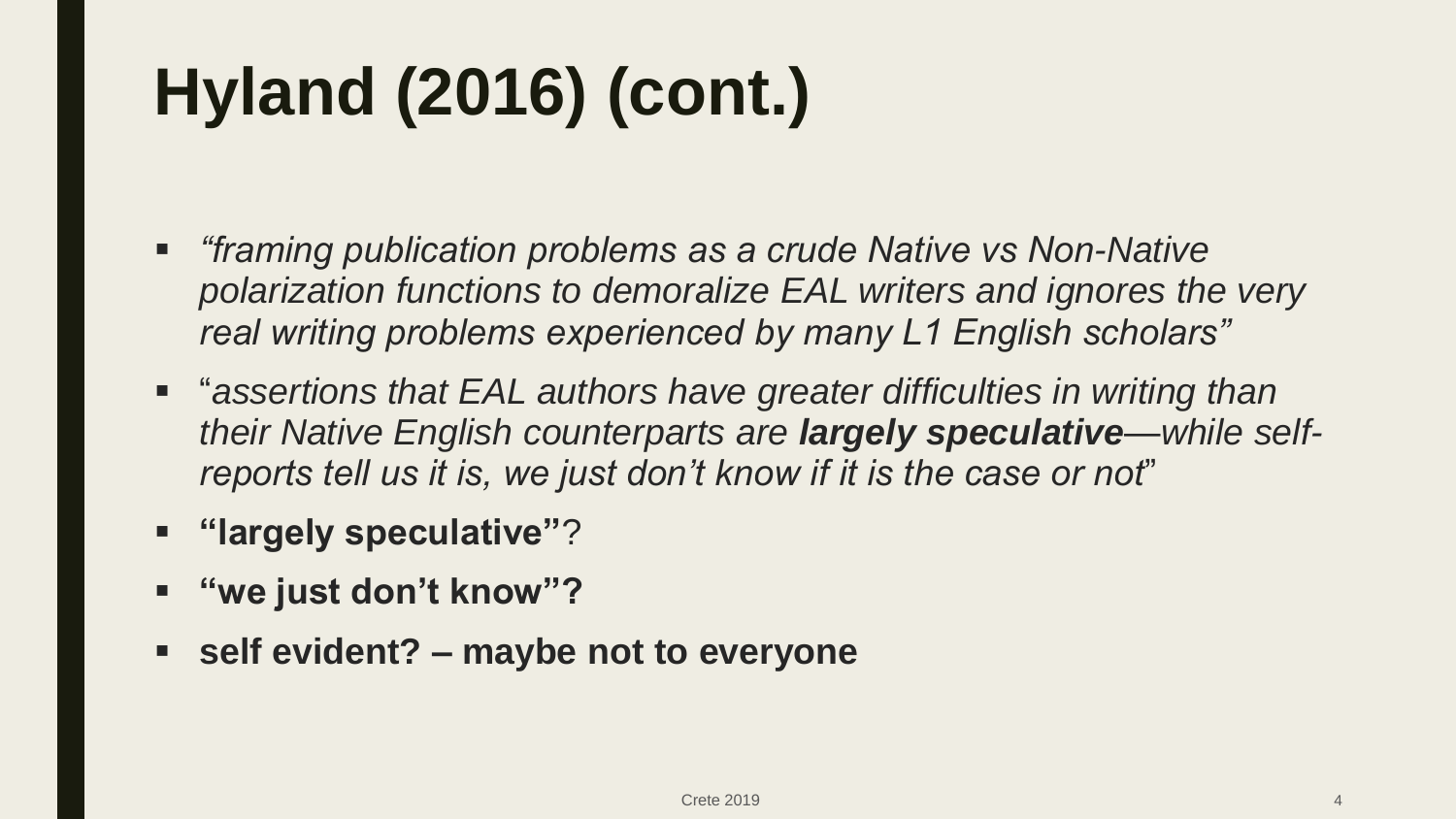# **Hyland (2016) (cont.)**

- *"[A]lthough the idea of Native-Speaker might imply the advantages gained by having internalized the language through 'natural acquisition,' rather than through deliberate learning, academic English is no one's first language"*
- "... 'Nativespeakerhood' refers more accurately to the acquisition of *syntactic and phonological knowledge as a result of early childhood socialization and not competence in writing, which requires prolonged formal education"*
- *"We don't learn to write in the same way that we learn to speak, but through years of schooling"*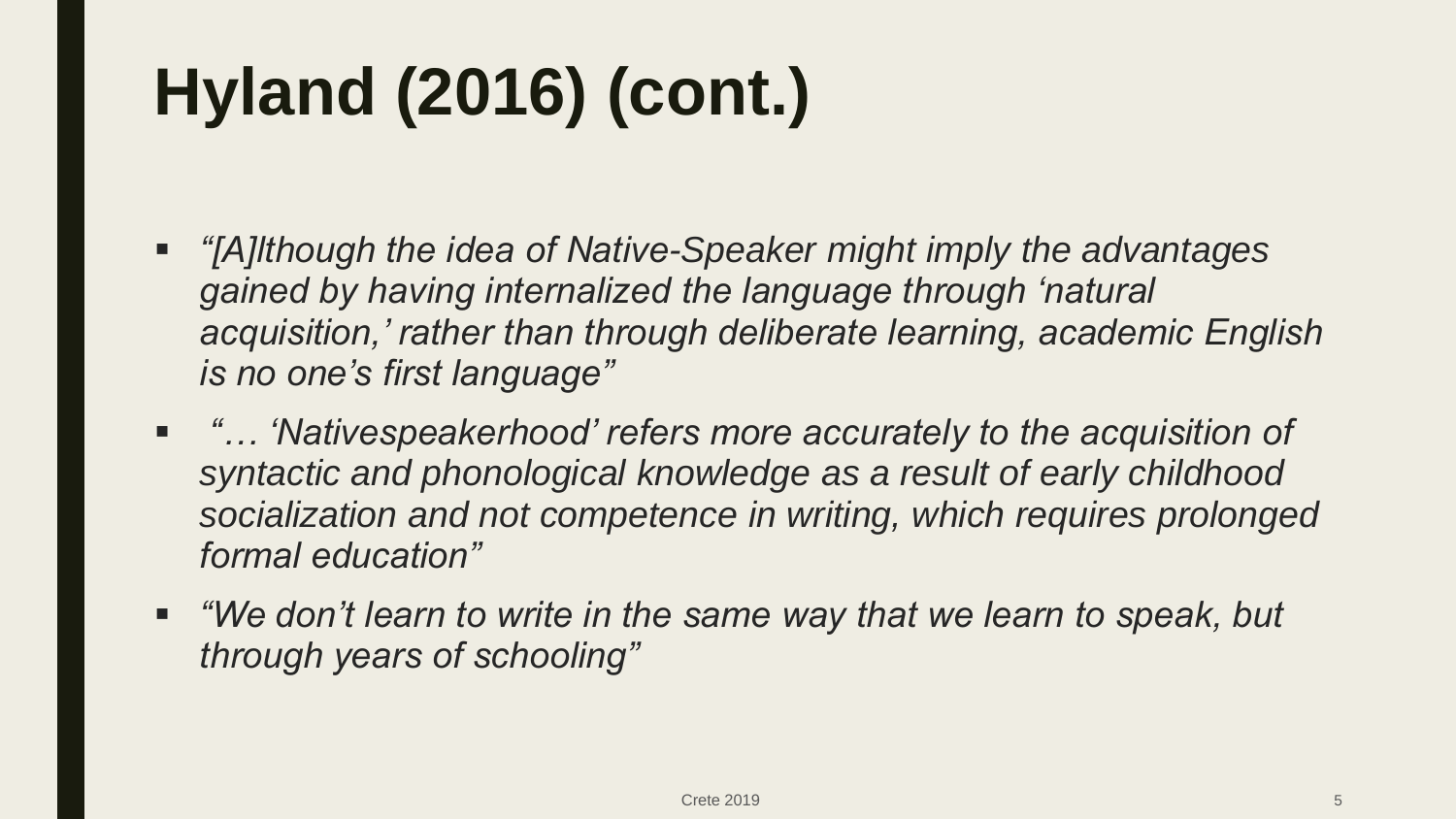#### **Problematic issues in Hyland's argument**

- **first**, Native-Speakers are likely to have received the "lengthy formal education" in English Hyland refers to, whereas EAL writers will have spent most time learning to write at school in their L1
- **second**, Hyland is too dismissive of what he refers to as the acquisition of "syntactic and phonological knowledge"
	- *dismisses "syntax" as not relevant in this debate*
	- *underestimates what he refers to as "syntax"*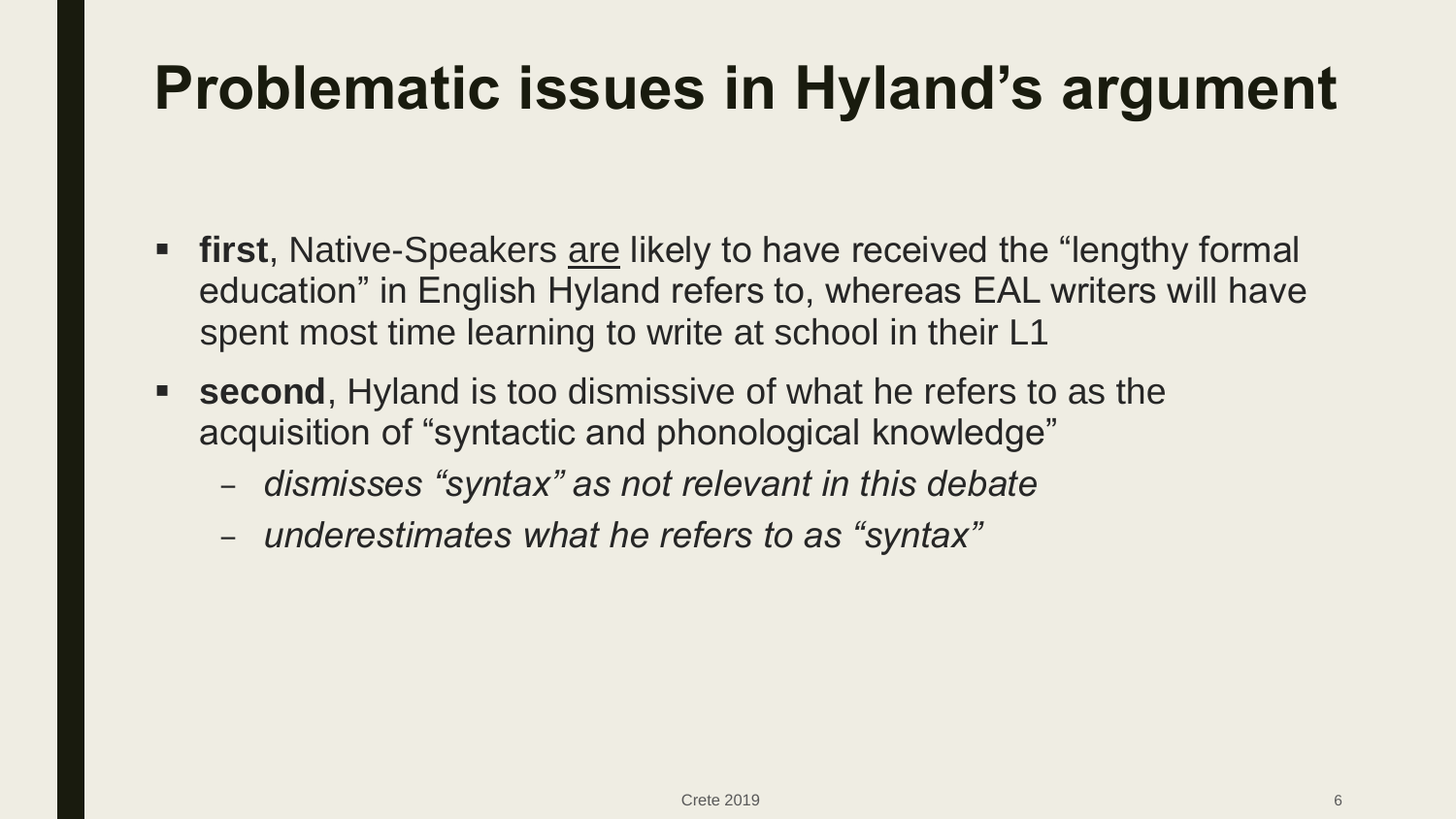# **Problematizing "syntax"**

- as Hyland concedes, syntax is naturally acquired by Native-Speakers
- it follows: additional burden here for the EAL writer who would have to devote many hours of schooling to consciously learn this system
- **•** reducing the language to syntax to massively underestimate the domain of the language competence that is naturally acquired in both informal and formal settings by mother tongue users
- syntax refers to language form
- also need to consider meaning and use
- subtle features of meaning and use attaching to syntactic forms
- naturally acquired by the L1 writer in the home and at school
- takes many years for the EAL learner to be formally taught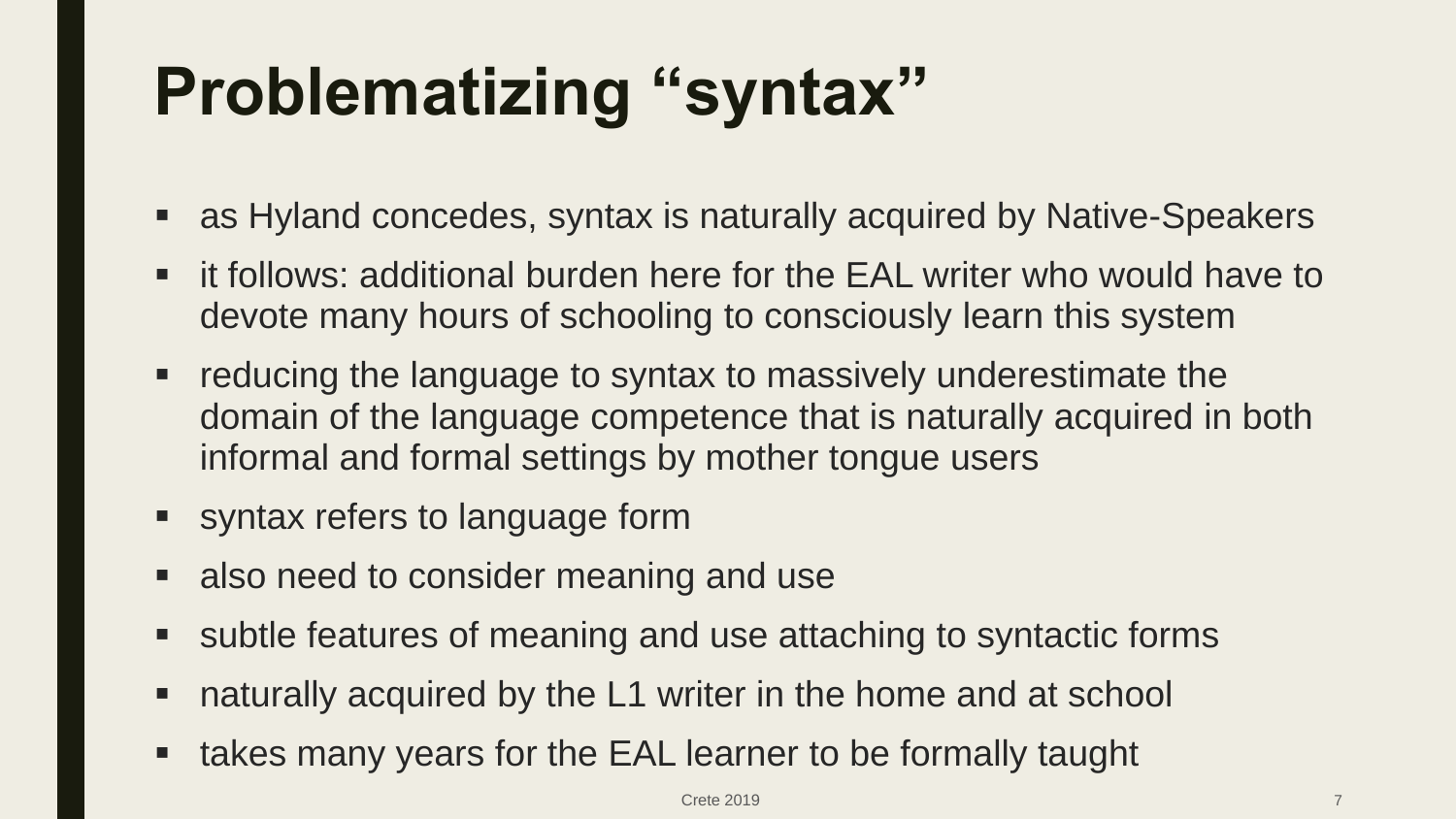# **Meaning and use**

- functional categories vary according to specific disciplines
- L1 writers will have a broad (non-discipline-specific) command of these language functions before embarking on disciplinary writing
- not a case of these functions operating only in specific disciplines
- Yes discipline-specificity, but also broad general competence
- **Let Universally L1 writers likely develop such general competence in the home, in** reading media materials, and during schooling
- EAL writer more likely have to learn this common core in the classroom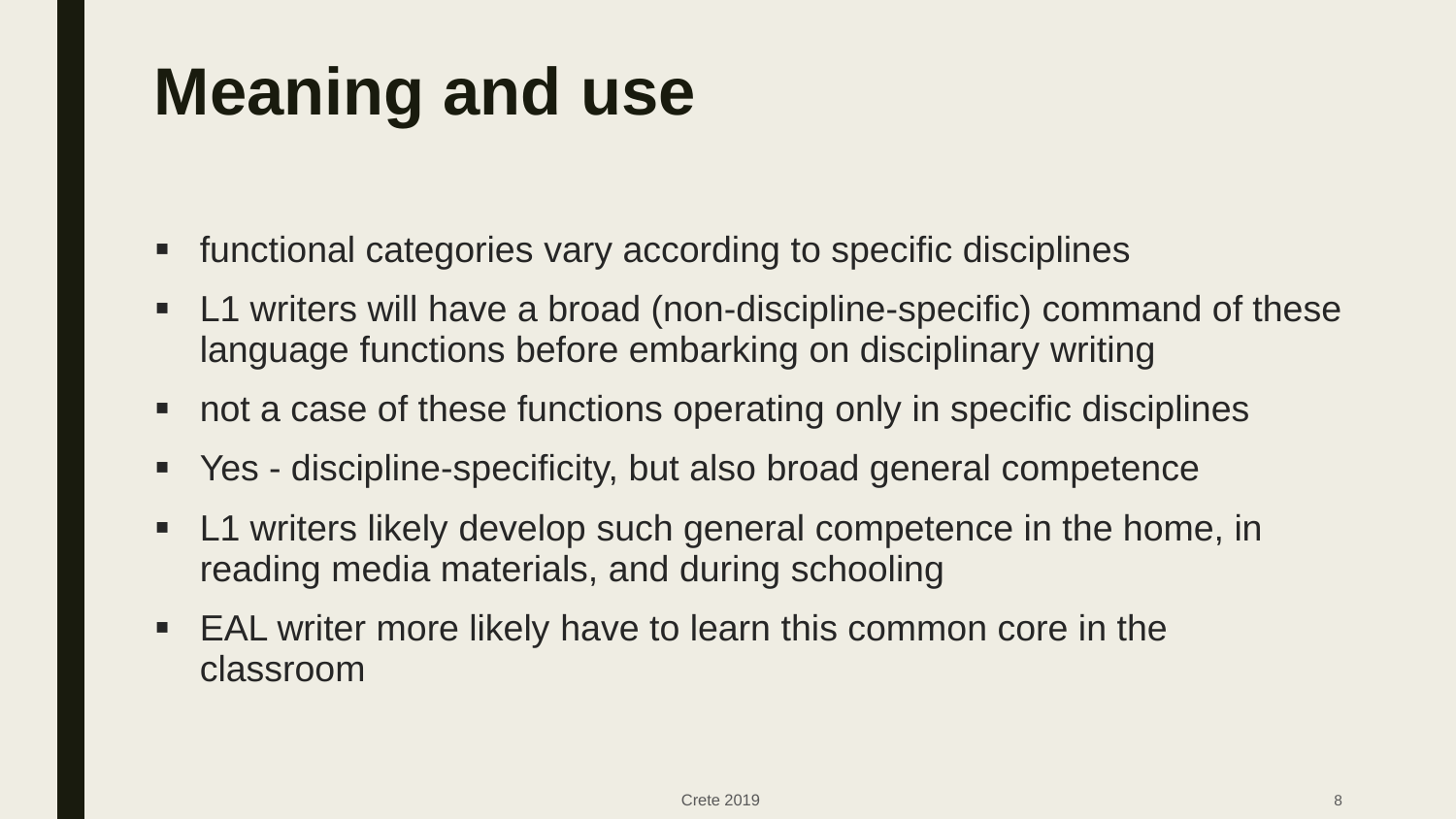Some examples of what I mean concerning meaning and use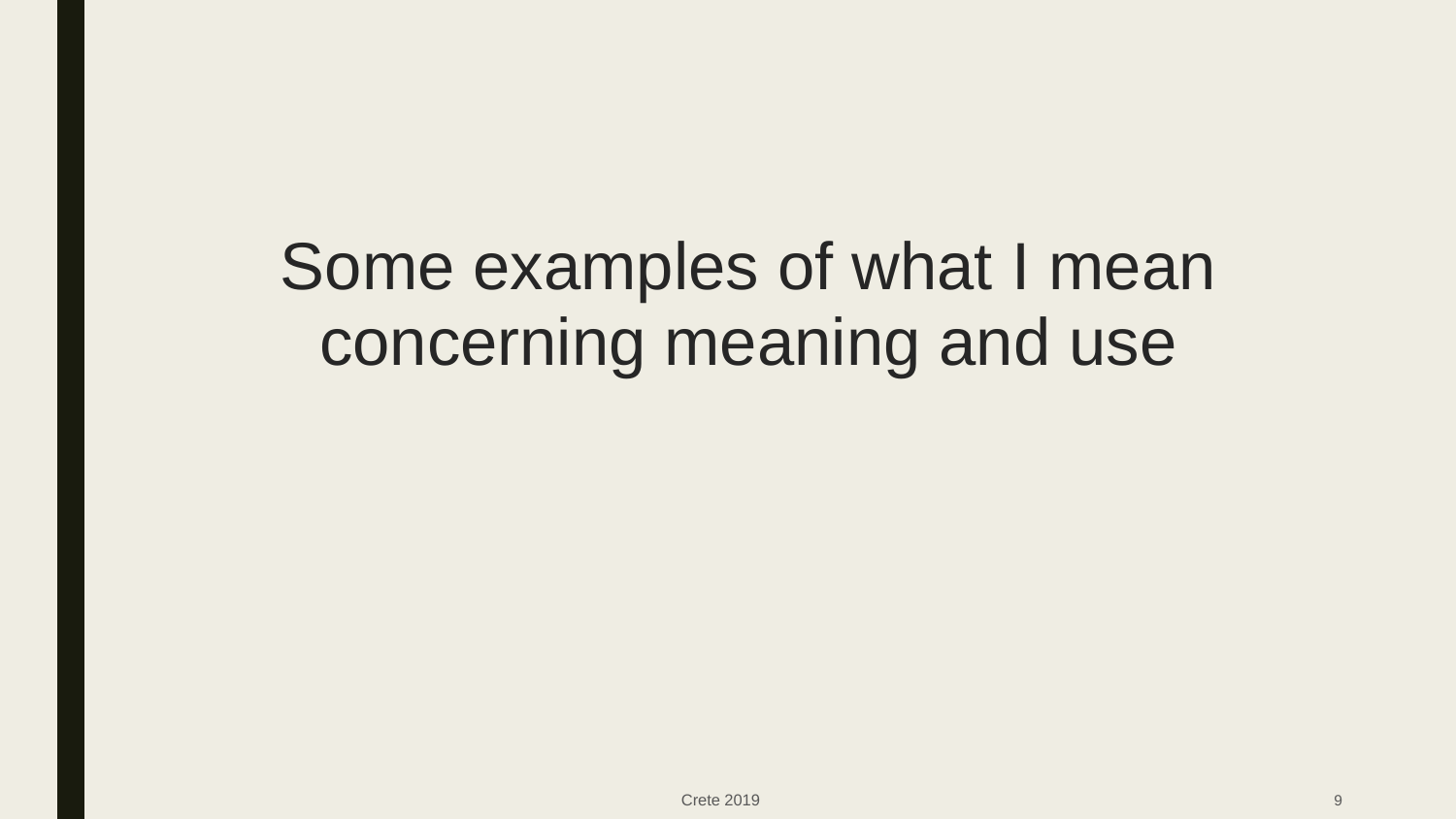# **Example 1: modality**

- important function in scientific research articles "identifying the appropriate level of claim" (Myers, 1990)
- likely disciplinary variation
- in general terms writers will need to have a good command of the modality system in English
- **L1** writers acquire general command of this system through everyday life and schooling
- L1 writers later have to develop a command of the particular ways modality is used in their target discipline and genre of the research article
- but they would start out with a general competence in the use of modality
- EAL writers would need to develop such a competence formally, when they learn the language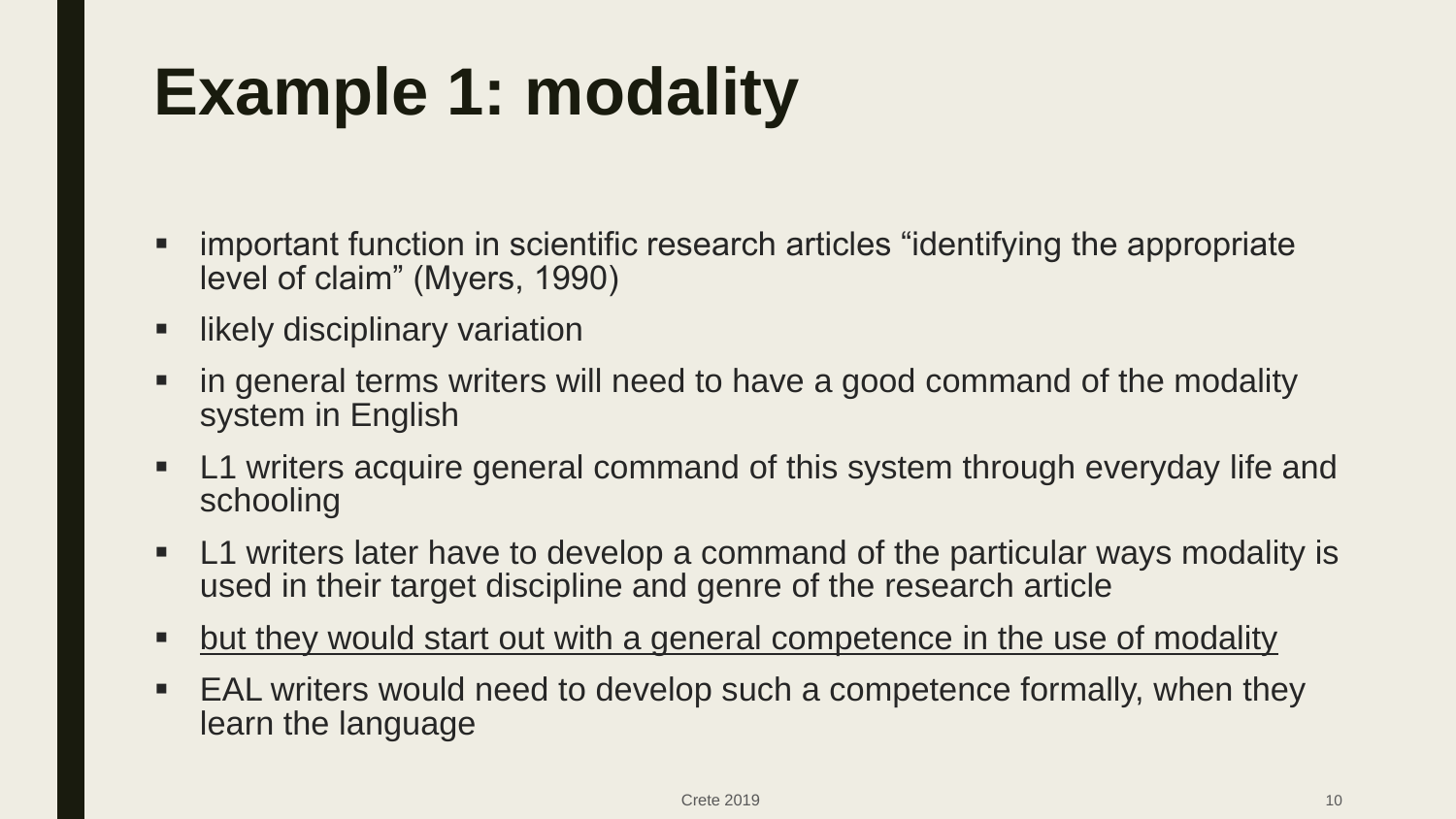#### **Example 2: the verb system (tense, aspect, voice, transitivity)**

- sentence fragments analysed by Williams (1999) in his study of results sections of medical research articles:
	- *1. The results of this analysis are given in Table 3 …* (simple present tense passive)
	- *2. … since by design we used a lower dose of the nephrotoxin …* (simple past tense active)
	- *3. A significant correlation was found between PLI and nodal status in the TNM classification …* (simple past tense passive)
	- *4. Proteinuria in Adriamycin-treated animals evolved from a value at two weeks of*  … (simple past tense active (intransitive/middle voice))
- the range of verb forms (in bold above) performing different functions:
	- *1. referring the reader to a table*
	- *2. describing a procedure*
	- *3. reporting a specific result*
	- *4. describing a process*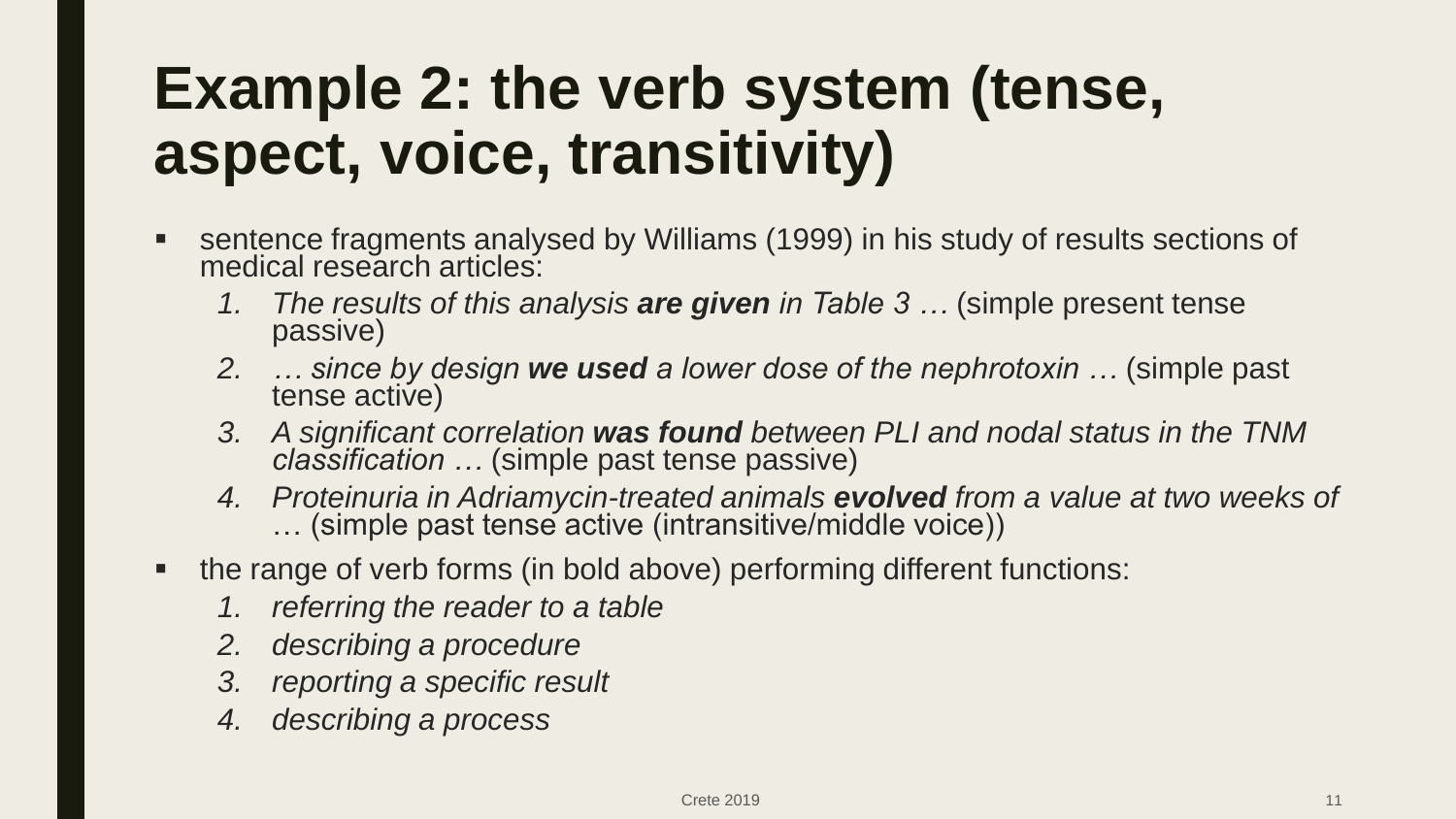# **Example 2: the verb system (cont.)**

- both L1 and the EAL writers have to learn how to use these patterns
- **L1** writer at an advantage over the EAL writer:
	- *command of this verb system before coming to these disciplinespecific uses*
	- *able to intuitively make judgments as to the appropriacy of these various patterns*
- *EAL writer less confid*ent
	- *learned in school, but not much opportunity to apply in real-world uses*
	- *may need to seek assistance*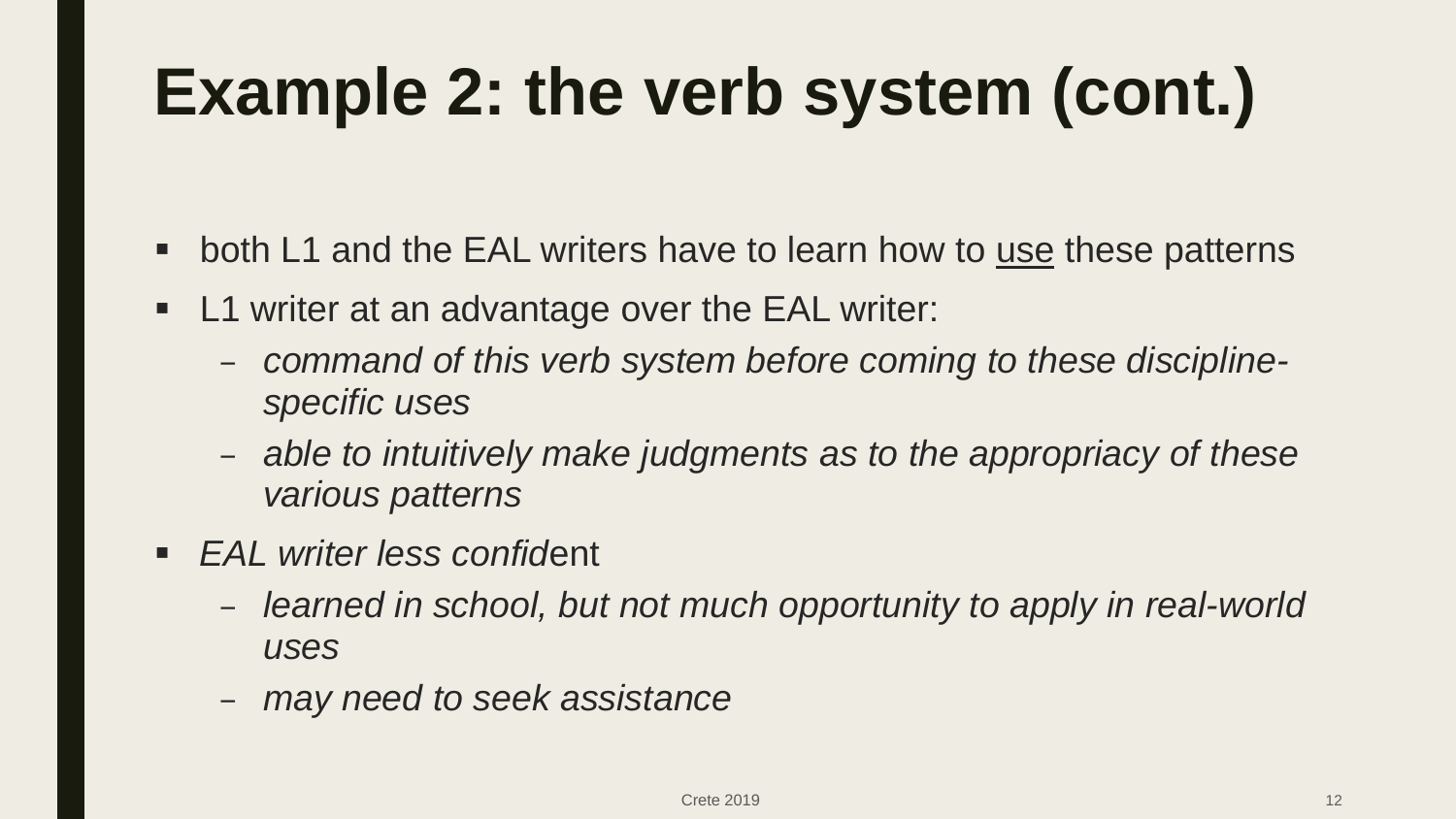### **Example 3: lexis**

- discipline-specific terminology needed by both L1 and EAL writers
- also considerable academic vocabulary not specific to any particular discipline
- Coxhead's academic word list <https://www.victoria.ac.nz/lals/resources/academicwordlist> .
	- not disciplinary vocabulary but general academic vocabulary
	- frequent e.g.s:
		- − *area; benefit; define; environment; factor; issue; research; vary*
	- less frequent e.g.s:
		- − *adjacent; forthcoming; integrity; levy; notwithstanding; panel; persistent; so-called*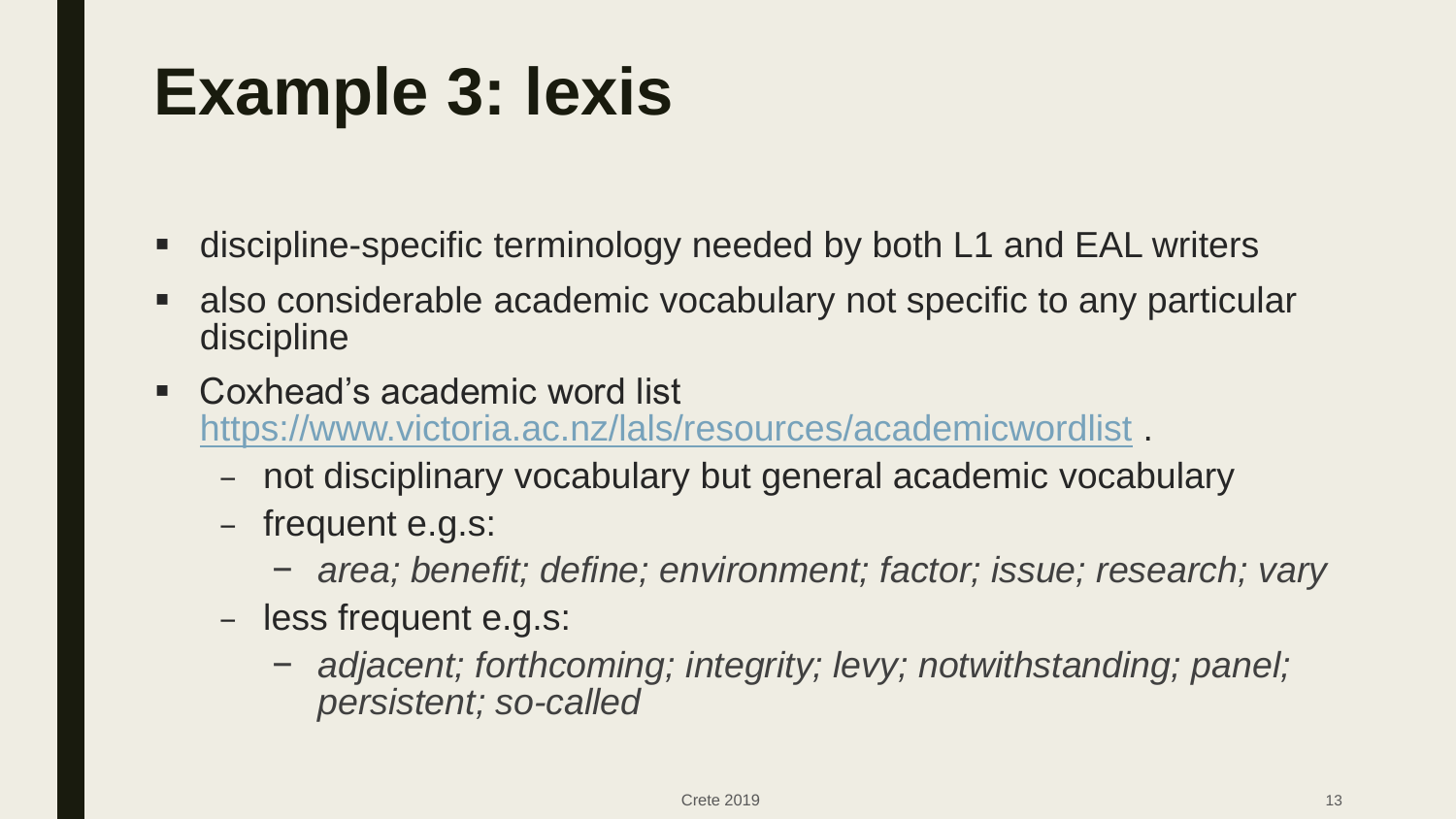# **Example 3: Lexis (cont.)**

- also referred to as *semi-technical* or *sub-technical* vocabulary
	- *occurs frequently across academic disciplines*
	- *also belongs to vocabulary of general educated person*
	- *but EAL user would have to learn these items*
- many discipline-specific uses of these items metaphorical extensions of core meanings
	- *e.g.* benefit(s) *in the context of social security payments*
	- *e.g.* integrity *(of a system) in the context of information technology* knowledge of core meaning may assist comprehension of disciplinespecific meaning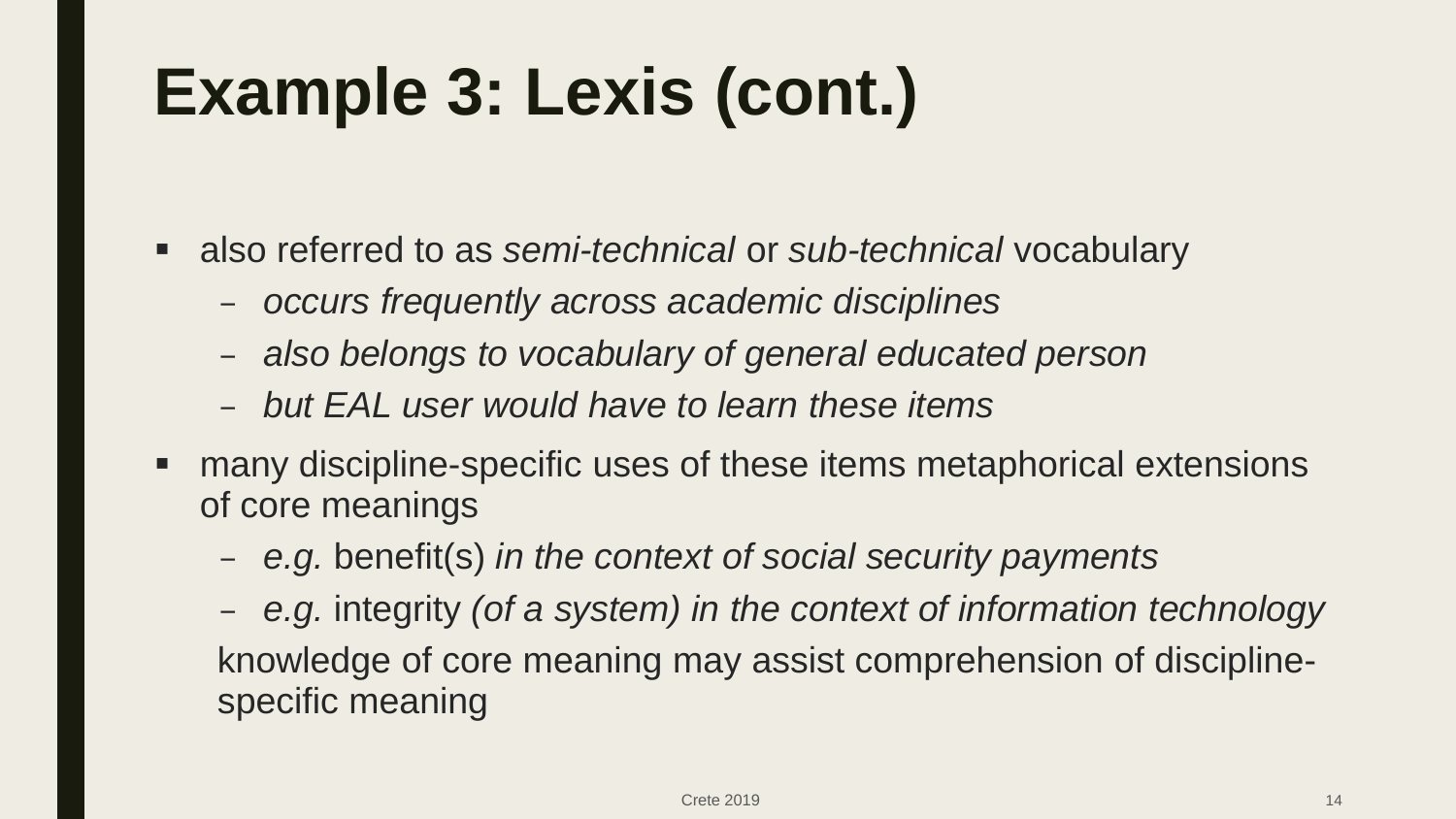#### **Example 4: collocation, colligation and lexical bundles**

- high levels of competencies of only the very advanced EAL user
- average EAL writers may struggle
- EAL writing often contains non-standard collocations
	- *Li & Schmid (2009)*
		- − "(their longitudinal study of MA ELT student) reinforces previous findings that learners tend to rely too heavily on a limited repertoire of phrases, which indicates that pedagogies need to be developed which can help learners to build up more diverse phrasal lexicons"
	- *Pérez-Llantada (2015)*
		- − "L2 academic writers find it particularly difficult to acquire Native-like formulaic sequences"
- **L1** writers confident of appropriacy and accuracy
- EAL writers need to check with a dictionary or corpus or ask an expert writer
- some EAL writers resort to language re-use (Flowerdew and Li, 2007)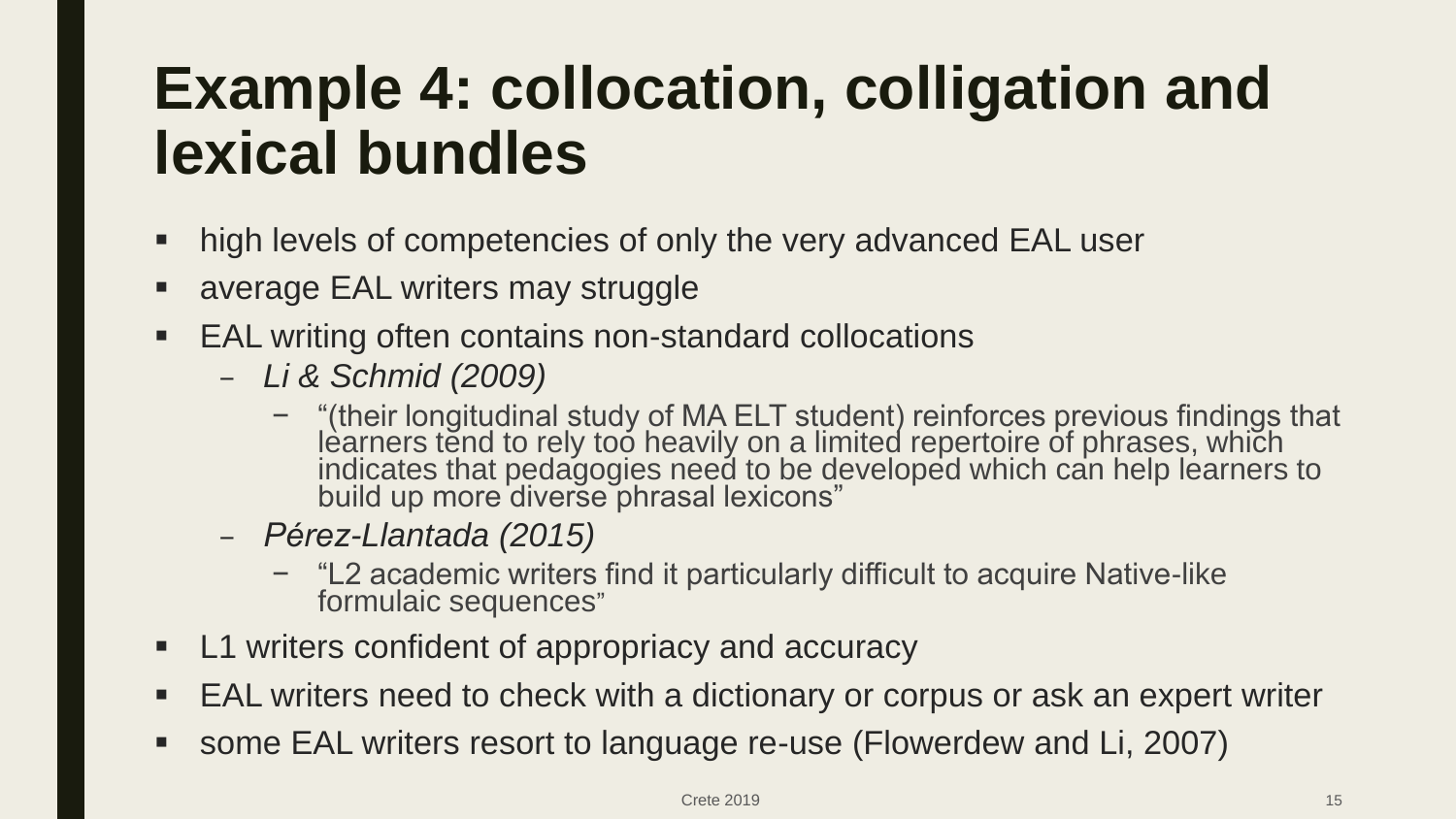### **Example 5: Connected discourse**

- reviewer comment cited by Moreno (2012:15):
	- *It would be useful to have the article carefully read by a Native English speaker to check for consistency in register, appropriate use of anaphoric reference and transfer from Spanish. (emphasis added)*
- L1 writers likely to have developed this discourse feature when writing essays etc. at school and university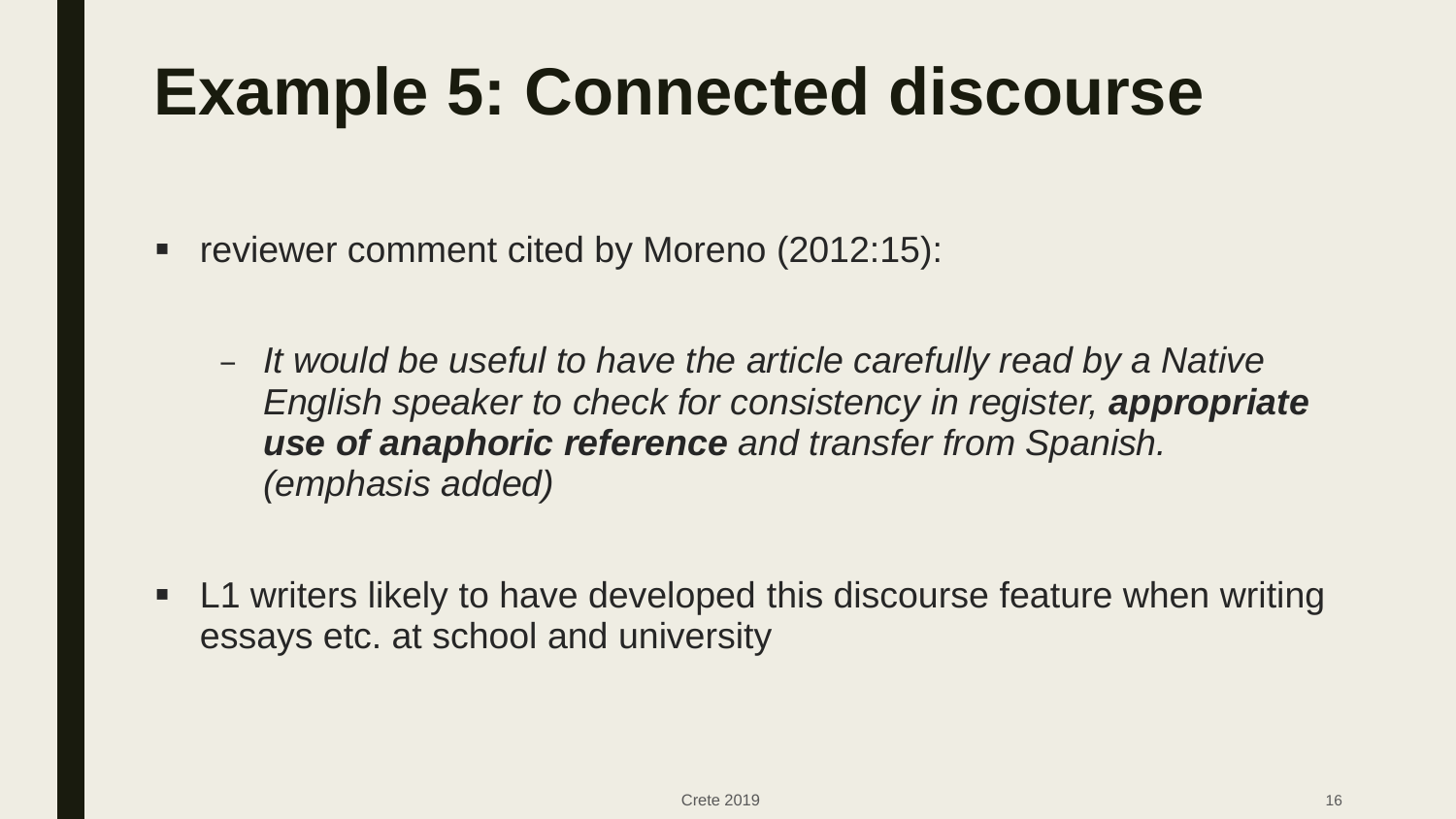# **Example 6: Cultural style**

- EAL writer's cultural style may contrast with that of the standard Anglophone rhetorical style
- appropriate cultural style in an EAL writer's L1 may be problematic in English (Moreno, 2012)
- **the way EAL writers perform certain rhetorical functions in their writing may vary** (Pérez-Llantada, 2012)
- Spanish writers:
	- *"the construction of persuasive arguments, the degree of critical stance, the construction of an authorial persona through personal pronouns, or the use of implicit and explicit modes of criticism" (Pérez-Llantada, ibid)*
- **Polish writers (Duszak, 1994):** 
	- *comparative study* of *introductions of research articles in language studies*
	- *variation between the amount of information revealed and amount of face work*
	- "there exist potential areas of (in)compatibility between the two writing styles"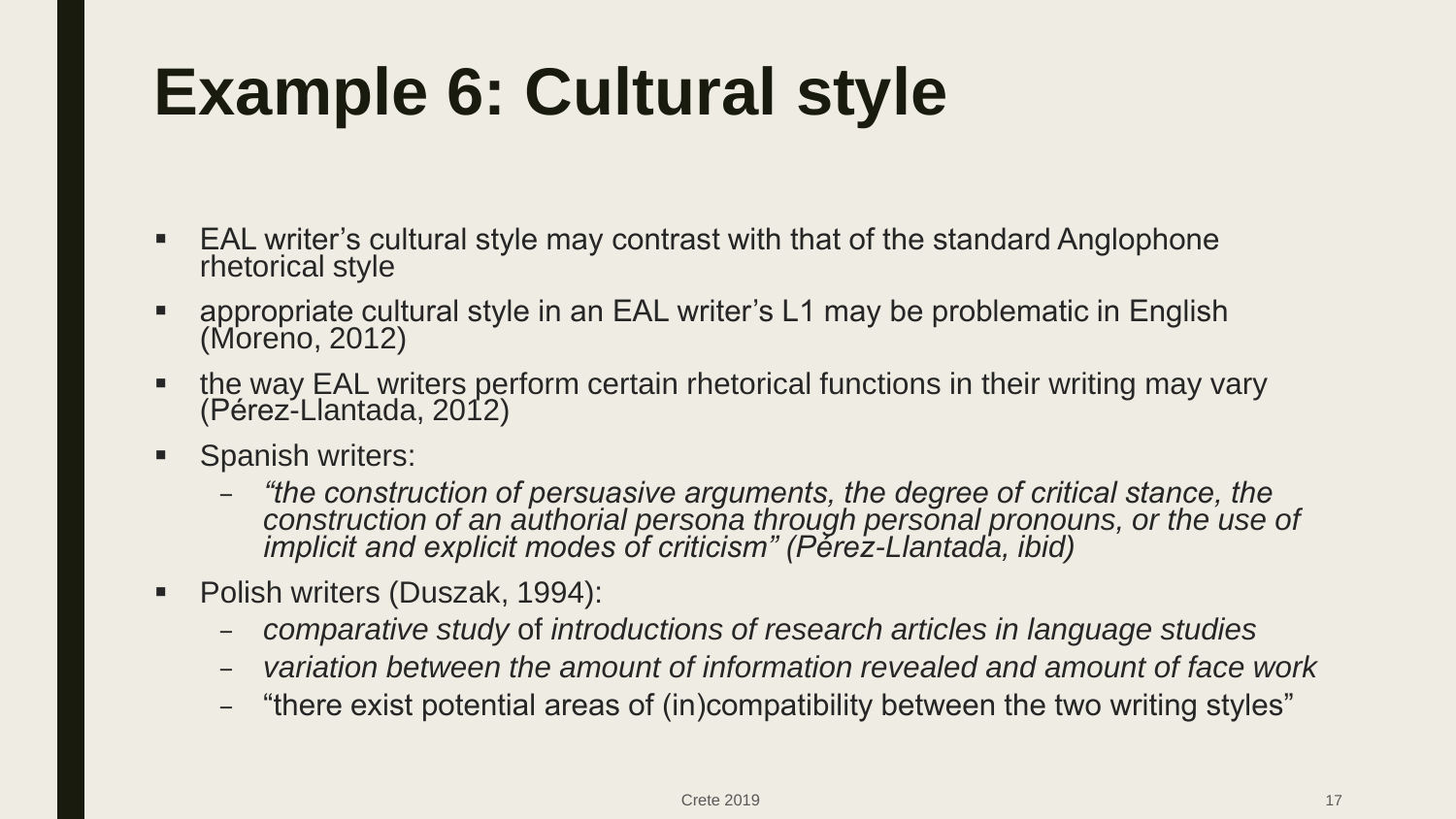#### **Example 7: Janus-like academic identities**

- need to:
	- *write and publish in both English and L1*
	- *cultivate two academic identities rather than just one*
	- *juggle two sets of values and expectations (Casanave,1998; Ling Shi, 2003)*
	- *keep identities apart (Breeze, 2015; Hewings et al., 2010;)*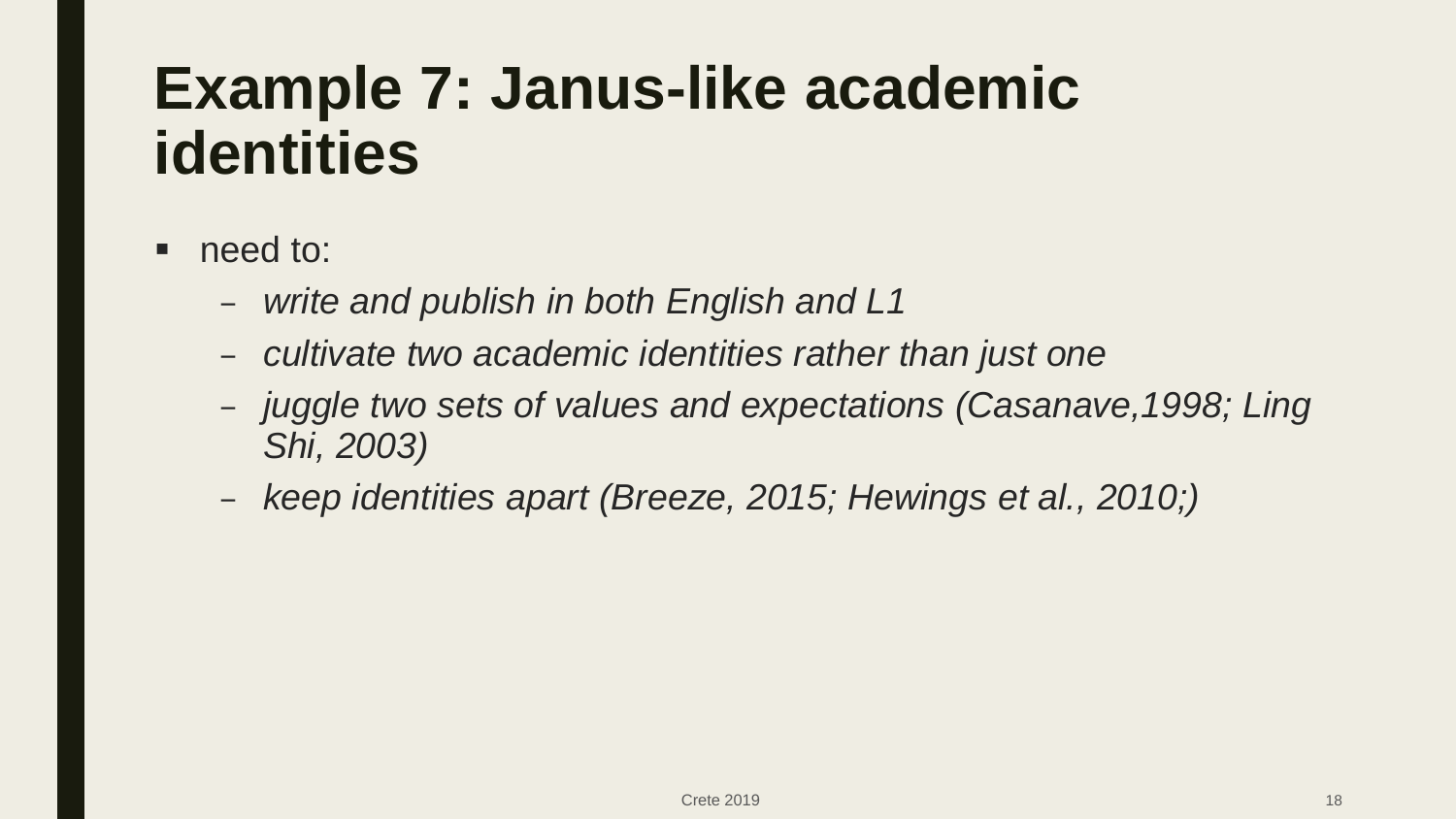#### **Summary**

- there is a certain set of challenges in writing for publication which are shared by EAL and L1 writers
- EAL writers have an additional set of linguistic challenges, which do not apply (to such an extent) to L1 writers
- **these challenges may or may not be the most important variable in** achieving successful publication
- such variables are likely to depend on the individual situation, including linguistic competence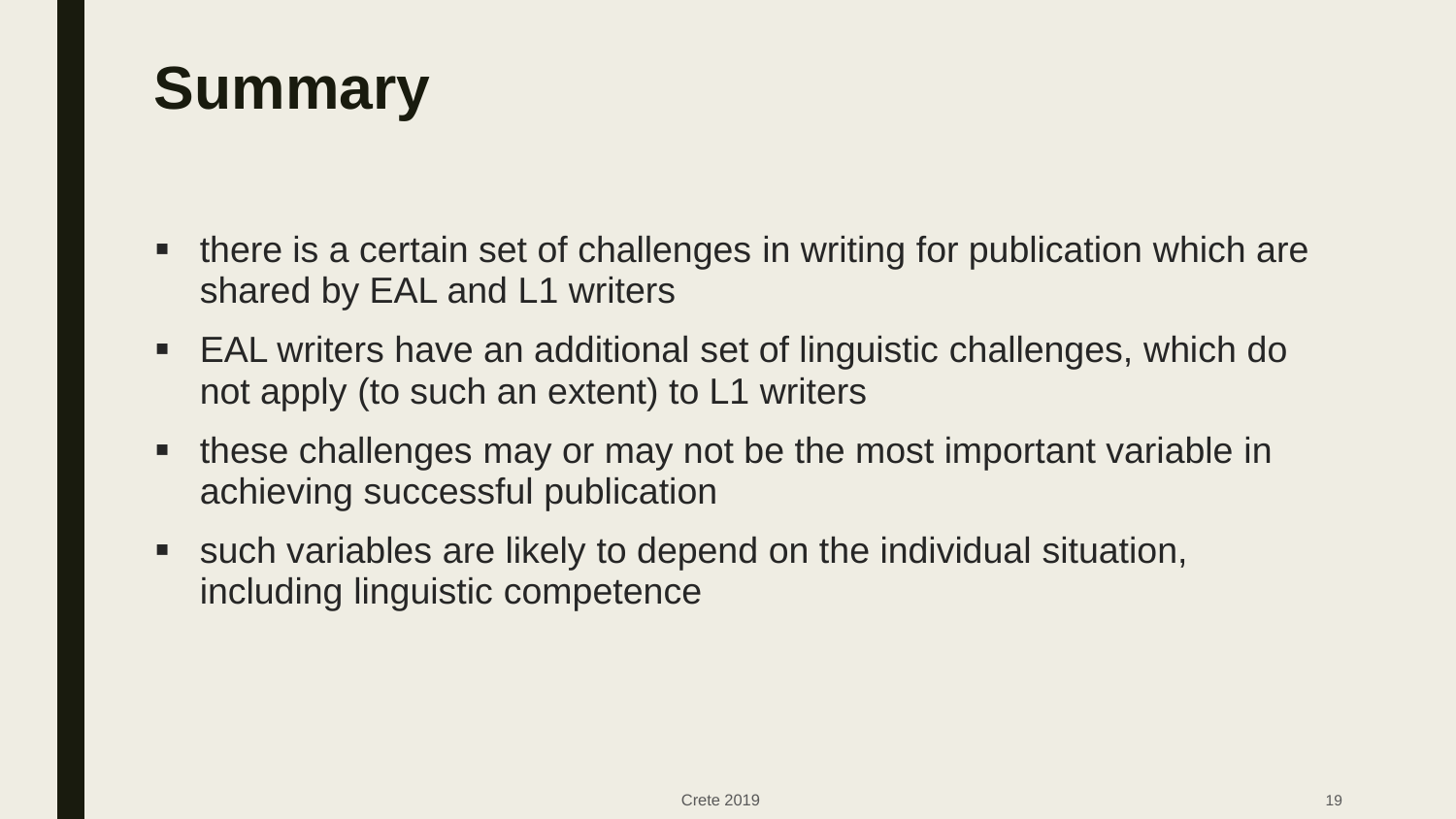# **Conclusion (implications)**

#### **FOR EAL WRITERS**

- is it not demeaning for EAL writers to be told by an L1 writer (who has never written or tried to publish a research article in a second or third language) that there is a level playing field (when they know there is not)?
- FOR APPLIED LINGUISTICS AND LANGUAGE POLICY
- **Hyland a very influential leader in the field**
- (some) people are taking his argument at face value
- danger of new orthodoxy?
- this could be very damaging:
	- *EAL writers may be encouraged* to *underestimate the need for linguistic competence*
	- *university administrators may cut down on provision of courses in EAP and ERPP and other support systems such as writing centres*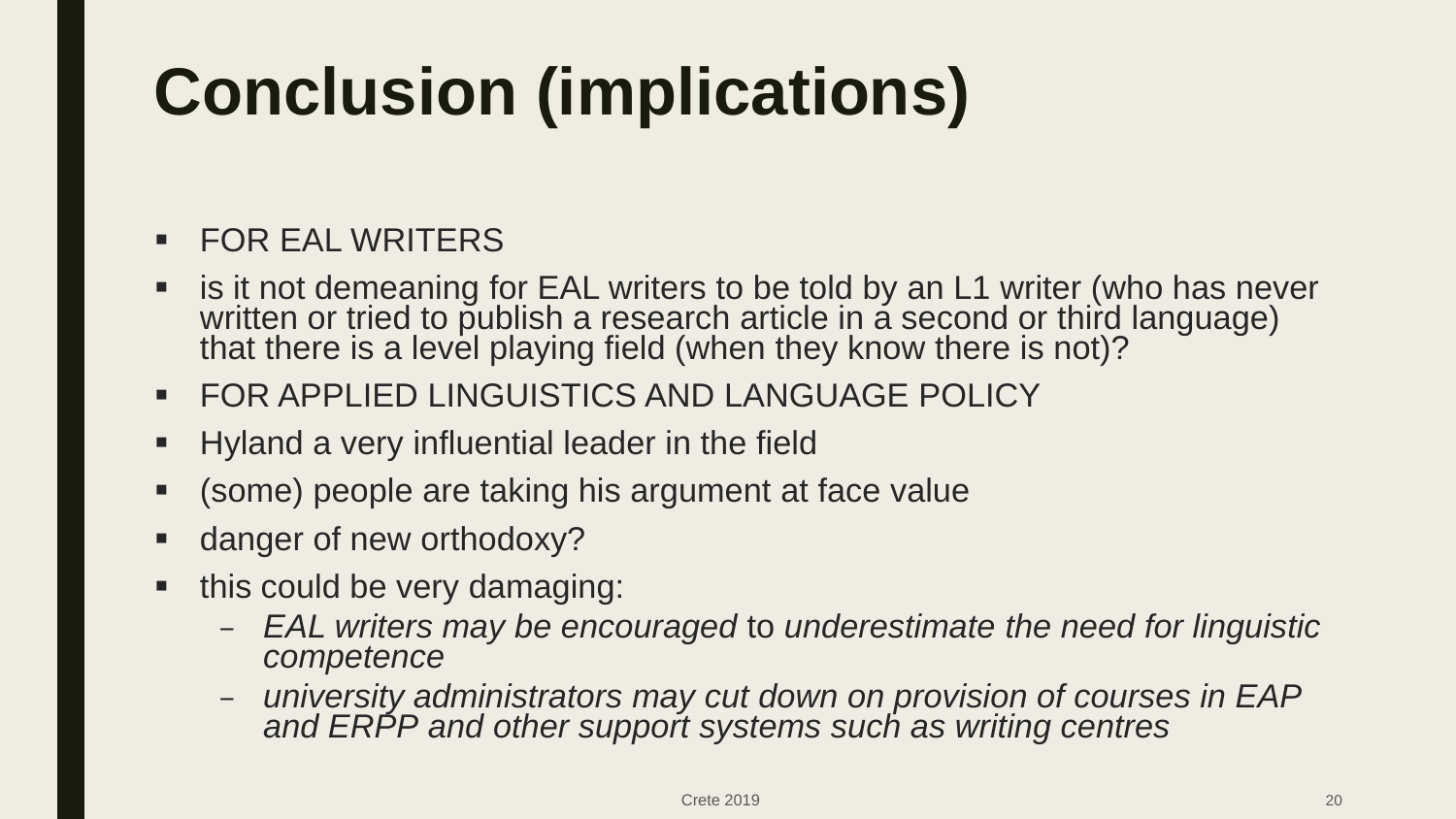#### **Conclusion – affordances of EAL writers**

- don't want to perpetuate a so-called deficit model
- there are many strengths that EAL scholars have that L1 scholars do not have
- the privilege of the non-native speaker (Kramsch, 2003)
	- *e.g. (unlike many Anglophone applied linguists) they can communicate effectively in more than one language – "*multiple possibilities for self-expression in language"
	- *e.g. they can see through spurious, attention-seeking arguments such as those of Hyland*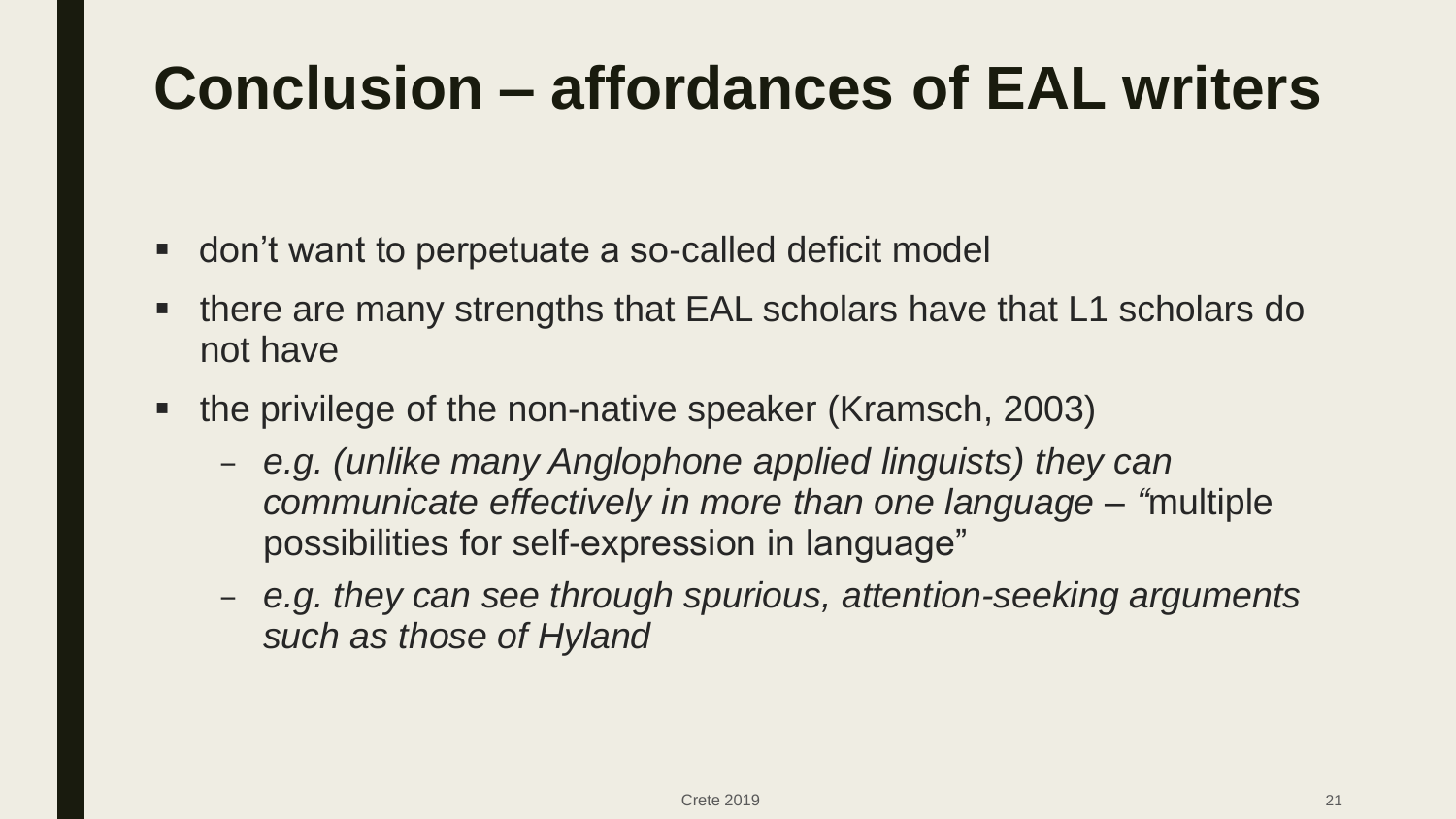- Thank you -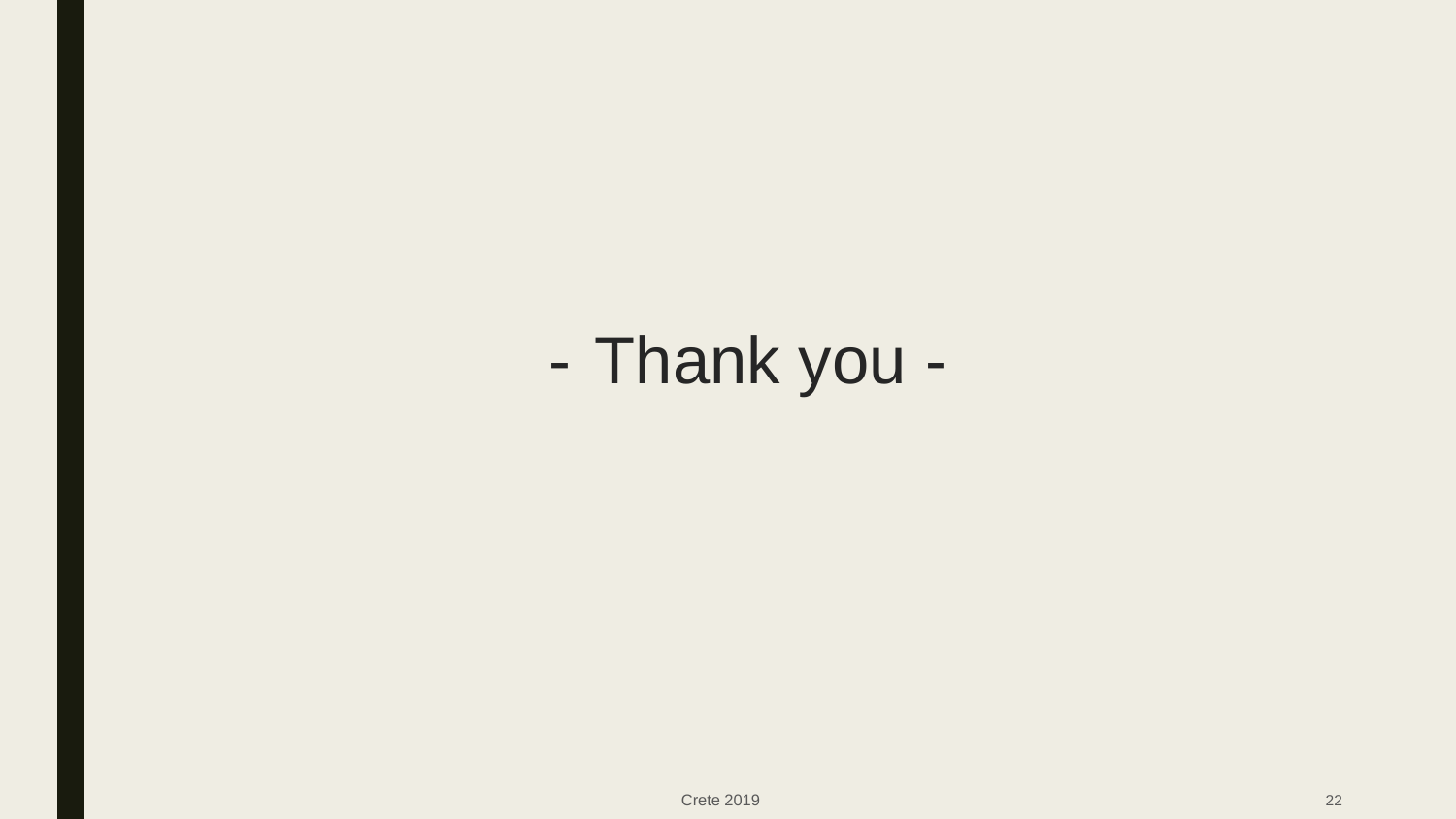#### **References**

- Breeze, R. (2015). Citing outside the community? An investigation of the language of bibliography in top journals. In *English as a Scientific and Research Language: Debates and Discourses: English in Europe, Volume 2* (Vol. 2, pp. 37- 58).
- Casanave, C. P. (1998). Transitions: The balancing act of bilingual academics. Journal of Second Language Writing, 12, 175–203.
- Duszak, A. (1994). Academic discourse and intellectual styles. *Journal of Pragmatics*, 21, 291-313.
- Flowerdew, J. (2000). Discourse community, legitimate peripheral participation, and the non-native English-speaking scholar. *TESOL Quarterly*, 34(1), 127-150.
- Flowerdew, J. (2007). The non-Anglophone scholar on the periphery of scholarly publication. AILA Review, 20, 14–27.
- Flowerdew, J. (2008). Scholarly writers who use English as an additional Language: What can Goffman's ''Stigma'' tell us? Journal of English for Academic Purposes, 7, 77–86.
- Flowerdew, J. & Li, Y-Y. (2007). Language re-use among Chinese apprentice scientists writing for publication. *Applied Linguistics*, 28(3), 440-465.
- Hewings, A., Lillis, T. & Vladimirou, D. (2010). Who's citing whose writings? A corpus-based study of citations as interpersonal resource in English medium national and English medium international journals. *Journal of English for Academic Purposes* 9, 102–115.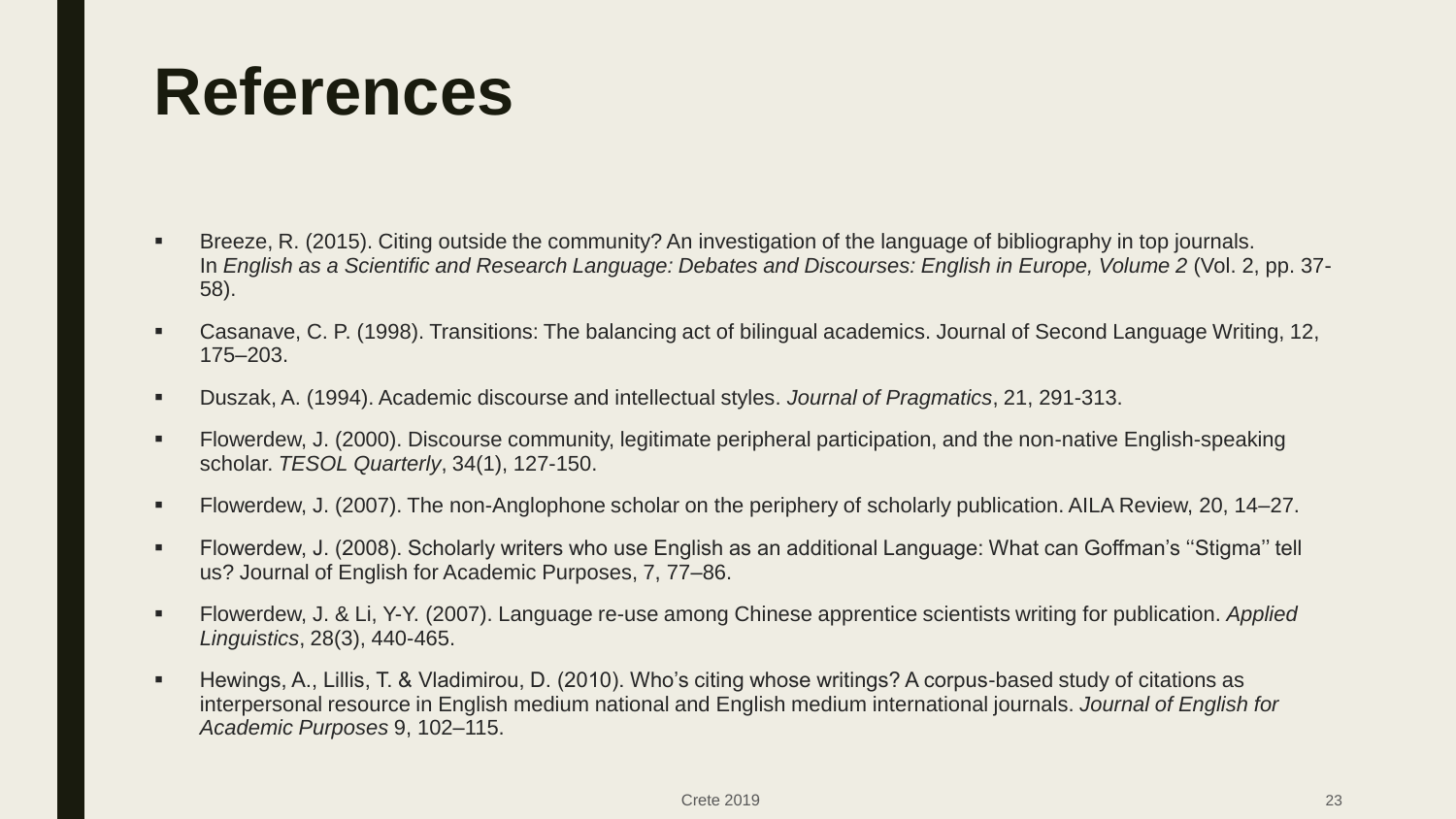# **References (cont.)**

- Hyland, K. (2015). *Academic publishing: Issues and challenges in the construction of knowledge*. Oxford: OUP.
- Hyland, K. (2016a). Academic publishing and the myth of linguistic injustice. *Journal of Second Language Writing*, 31 (2016), pp. 58–69.
- Hyland, K. (2016b). Language myths and publishing mysteries: A response to Politzer-Ahles et al *Journal of Second Language Writing*, 34, 9–11.
- Hynninen, N. & Kuteeva, M. (2017). "Good" and "acceptable" English in L2 research writing: Ideals and realities in history and computer science. *Journal of English for Academic Purposes,* 30, 53-65.
- Moreno, A.I. (2012). The communication problems of Spanish researchers to get research articles published in Applied Linguistics English-medium journals: proposal and analysis. <https://buleria.unileon.es/handle/10612/1756>
- Myers, G. (1990). Writing biology: Texts in the social construction of scientific knowledge. Madison, WI: University of Wisconsin Press.
- Pérez-Llantada, C. (2015). Genres in the forefront, languages in the background: The scope of genre analysis in language-related scenarios. *Journal of English for Academic Purposes* 19, 10-11.
- Politzer-Ahles, S., Holliday, J.J., Girolamod, T., Spychalskae, M., Harper Berkson, K. (2016). Is linguistic injustice a myth? A response to Hyland (2016) *Journal of Second Language Writing*, 34, 3–8.